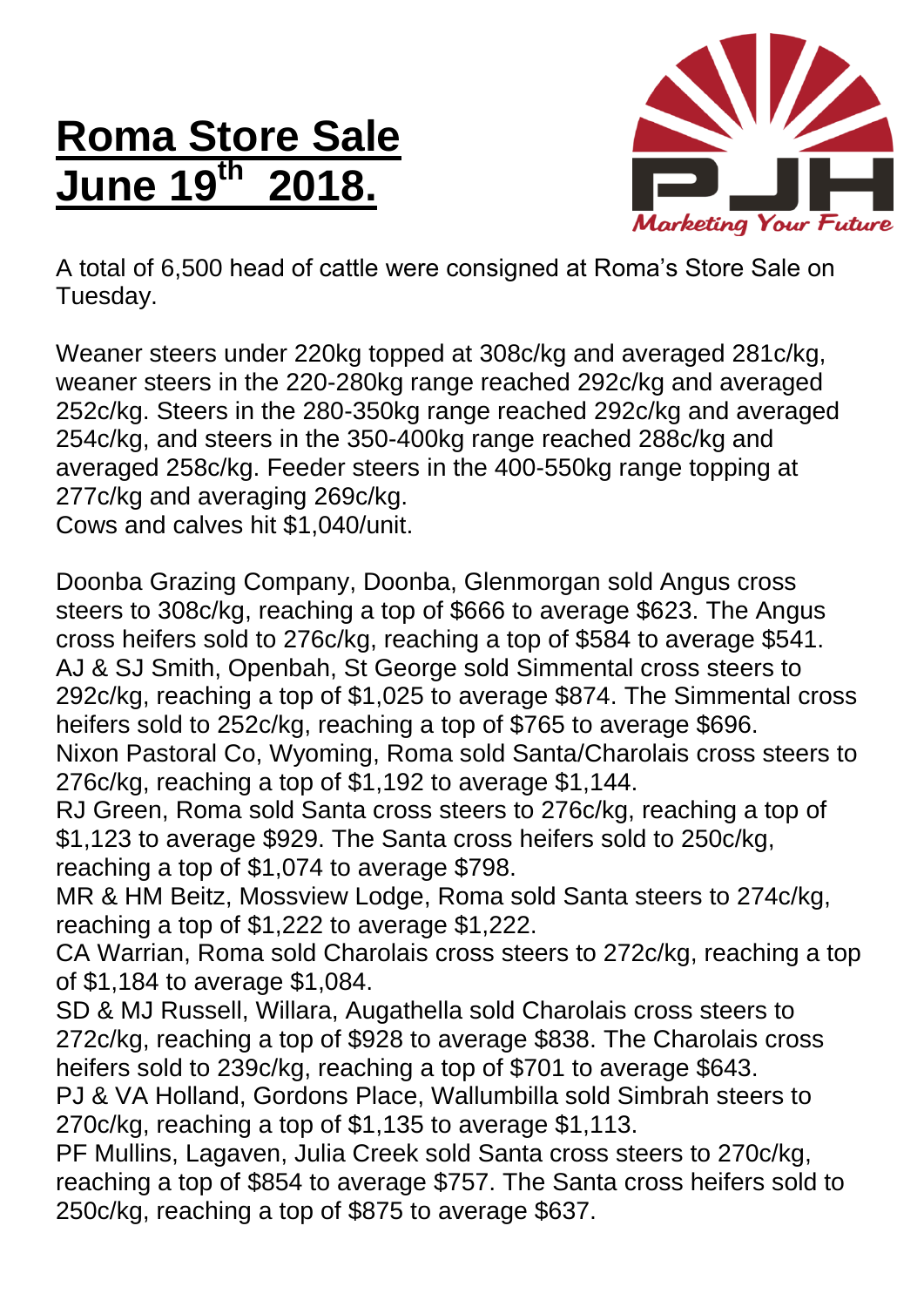Larry Bidgood, Wurama, Condamine sold Angus cross steers to 259c/kg, reaching a top of \$853 to average \$810.

AF & MF Douglas, Springfield, Mitchell sold Droughtmaster steers to 254c/kg, reaching a top of \$766 to average \$766.

Layershire P/L sold Angus cross steers to 248c/kg, reaching a top of \$826 to average \$649. The Angus cross heifers sold to 240c/kg, reaching a top of \$738 to average \$546.

Heifers under 220kg topped at 276c/kg and averaged 240c/kg, while heifers in the 220 – 280kg range topped at 252c/kg and averaged 225c/kg. Heifers in the 280-350kg range topped at 251c/kg, averaging 219c/kg. Heifers in the 350-450kg range topped at 255c/kg, averaging 232c/kg.

Yackatoon Grazing Co, Langrantha, Wandoan sold Droughtmaster heifers to 255c/kg, reaching a top of \$1,132 to average \$908. James A Cox, Kerry, Mitchell sold Simmental cross heifers to 252c/kg,

reaching a top of \$548 to average \$474.

JA Henricks, Kilmarnock, Injune sold Angus cross heifers to 251c/kg, reaching a top of \$1,160 to average \$1,018.

Gwenbrook Farms, Gwenbrook, Roma sold Charolais cross heifers to 246c/kg, reaching a top of \$590 to average \$562.

GS & CJ White, Marionvale, Surat sold Charolais cross heifers to 228c/kg, reaching a top of \$754 to average \$701.

PJ & CR Britton, Fairview Station, Winton sold Brahman heifers to 222c/kg, reaching a top of \$919 to average \$730.

Cows in the 300-400kg range reached 170c/kg and averaged 132c/kg, while cows in the 400kg-500kg range reached 204c/kg and averaged 163c/kg. Cows over 500kg topped at 217c/kg, averaging 189c/kg.

> *PJH sell 4 th position next week. Please be aware that all cattle being sold must be accompanied by a National Cattle Health Declaration as well as NVD*